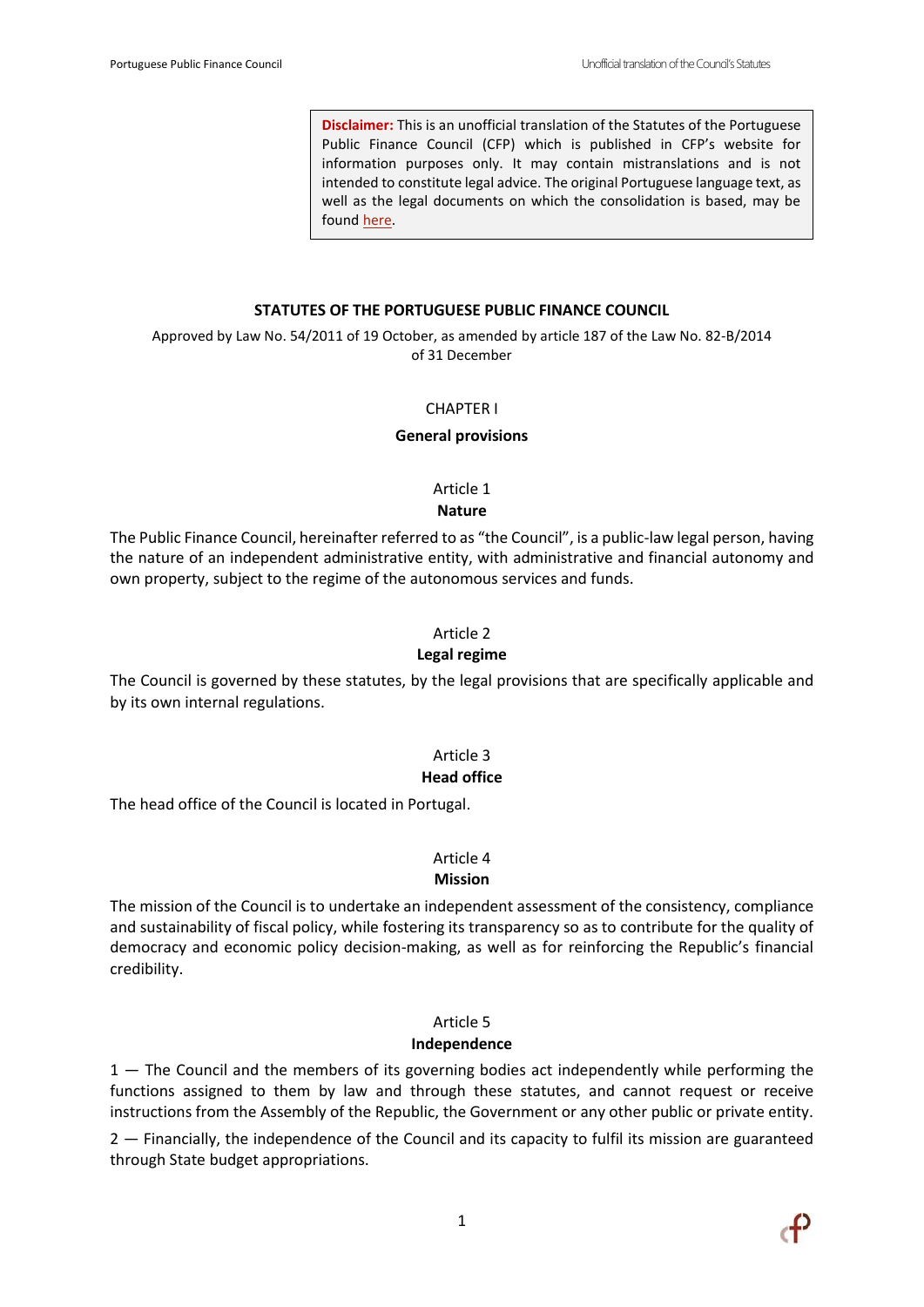#### Article 6 **Tasks**

In order to carry out its mission, the Council shall fulfil the following tasks:

a) Assess the macroeconomic scenarios adopted by the Government and the consistency of budget projections with these scenarios;

b) Assess whether the fiscal rules laid down are complied with;

c) Analyse the dynamics of the public debt and its sustainability;

d) Analyse the dynamics of existing commitments, with special emphasis on the pension and health systems and on public-private partnerships and concessions, including an assessment of their implications for the sustainability of the public finances;

e) Assess the financial position of the autonomous regions and local governments;

f) Assess the economic and financial situation of public enterprises, and their potential impact on the consolidated public accounts and their sustainability;

g) Analyse tax expenditures;

h) Monitor the budget outturn.

# Article 7

## **Reporting commitments**

1 — Within the scope of its tasks and preceding debates in the Parliament, the Council must present reports on:

a) The Stability and Growth Programme and other procedures within the regulatory European framework of the Stability and Growth Pact;

b) The Multiannual budgetary framework programming;

c) The State Budget draft.

2 — The production of the report on The State Budget draft and its presentation to the Parliament shall not prejudice the start of its debate, foreseen in the Budget Framework Law.

3 — The Council should also produce regular reports concerning public finances' sustainability and others that may consider relevant.

4 — All reports produced by the Council shall be sent to the President of the Republic, to the Assembly of the Republic, to the Government, to the Tribunal de Contas (Court of Auditors) and to the Banco de Portugal and are made available on the Council's webpage.

## Article 8

## **Access to information**

1 — The Council shall have access to all the economic and financial information necessary for the accomplishment of its mission and all public entities are duty bound to supply this information in good time, as well as additional clarification in response to requests.

2 — The Council shall indicate the set of information to which it must have regular and automatic access, in accordance with a pre-defined calendar.

3 — The access to information mentioned in the above clauses 1 and 2 shall be subject to the legal restrictions in terms of State secrecy, judicial secrecy and banking secrecy.

4 — For the purposes of the assessment set out in paragraph a) of Article 6, the Government shall provide the Council with the macroeconomic models used and their underlying assumptions.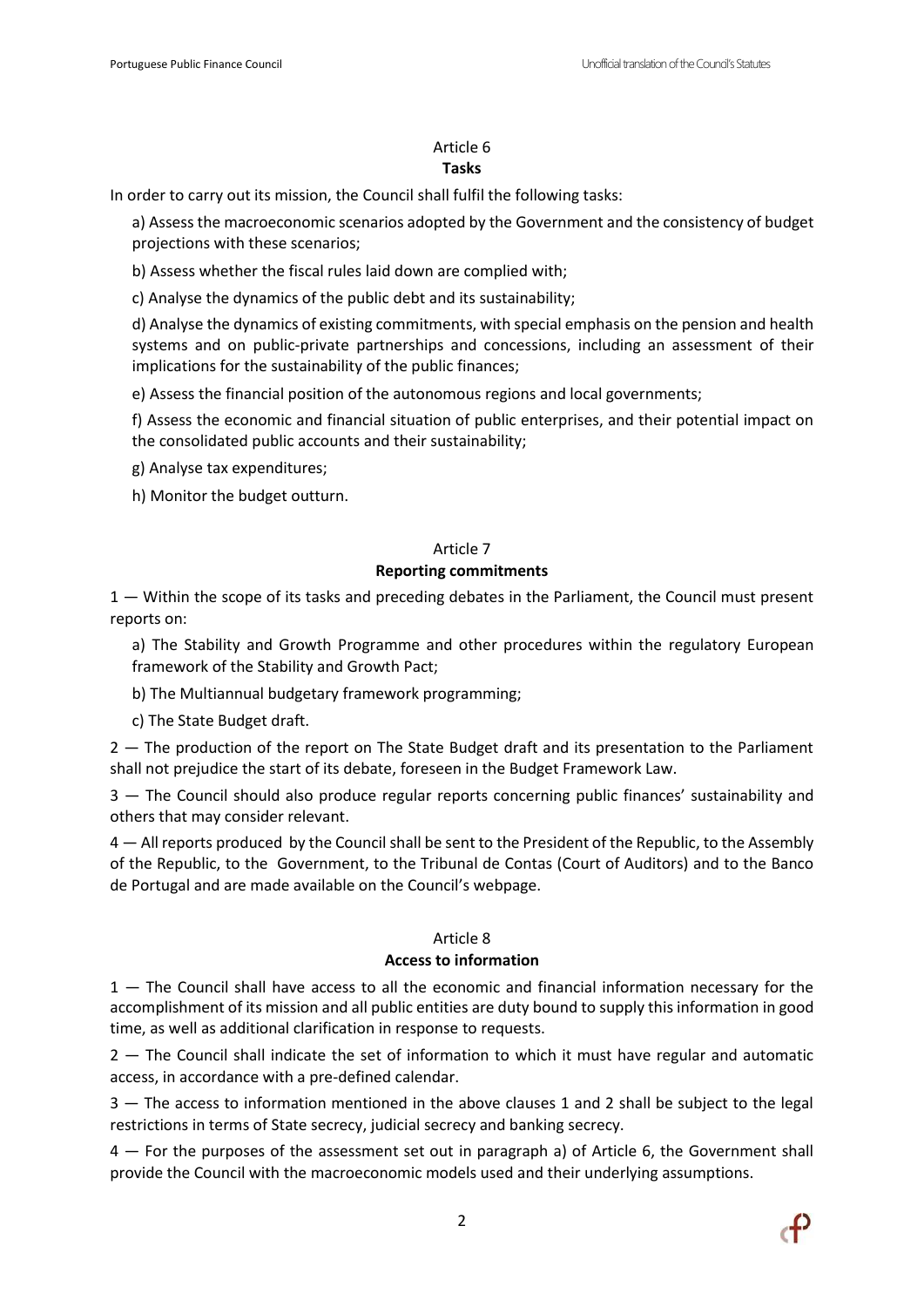5 — Should any public entity not fulfil the duty of providing the information in good time, this shall be stated on the Council's webpage.

6 — Should the Council consider such non-fulfilment serious, the President of the Republic, the Assembly of the Republic, the Tribunal de Contas and the Banco de Portugal shall be duly informed.

#### Article 9 **Cooperation with outside entities**

The Council should promote active cooperation with international entities with similar mission and can take part in forums related to fiscal or macroeconomic issues.

# CHAPTER II

## **Organic Structure**

SECTION I

## **Governing bodies**

## Article 10 **Governing bodies**

The governing bodies of the Council are the Senior Board, the Executive Committee and the auditor.

# SECTION II

# **Senior Board**

# Article 11

## **Senior Board**

The Senior Board is the highest body in the Council, and is responsible for fulfilling the mission of the Council, the performance of its tasks, the definition of its plan of action and the approval of its internal regulations.

## Article 12 **Composition**

1 — The Senior Board is a collegiate body and comprises five members.

2 – The members of the Senior Board shall be personalities of acknowledged merit, with experience in the economics and public finance areas and a high degree of independence.

3 — The Senior Board shall have a maximum of two non-national members, preferably from other Member States of the European Union.

4 — The members of the Senior Board are the President, the Vice-President, one executive member and two non-executive members.

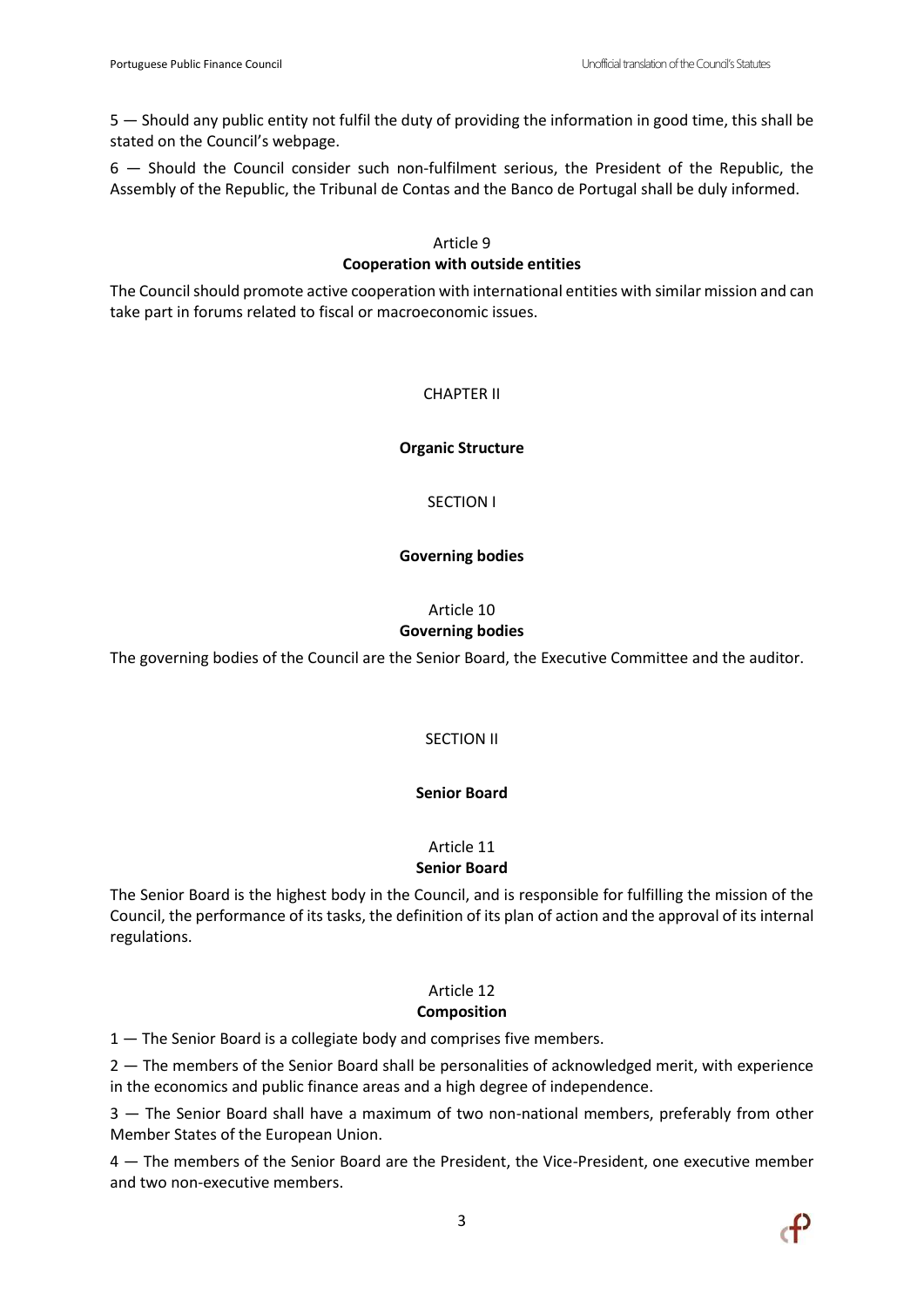5 — The President and the executive member shall perforce be resident in Portugal.

6 — The Executive President shall be a Portuguese citizen.

7 — The members of the Senior Board shall not be all of the same gender.

# Article 13

# **Appointment**

1 — The members of the Senior Board are appointed by the Council of Ministers, on a joint proposal of the President of the Tribunal de Contas and the Governor of the Banco de Portugal.

2 – Up to sixty days before the end of the term of the members of the Senior Board, new members shall be appointed.

3 — Within thirty days after the end of the term of a member of the Senior Board, under the provisions of paragraphs b) to h) of clause 1 of Article 15, a new member shall be appointed.

4 — The appointments referred in the previous clauses shall be published in the 2nd series of the *Diário da República* (Official Journal) within five days of the Council of Ministers' decision.

5 — The members of the Senior Board shall take office before the President of the Assembly of the Republic within thirty days of the end of the term of office of their predecessors or of publication of the respective appointment, pursuant to clause 3 above.

## Article 14

## **Term of office duration and renewal**

1 – The term of office of the members of the Senior Board shall be seven years.

2 – The term of office of the members of the Senior Board shall cease when the new members take office.

3 — The term of office of the members of the Senior Board shall not be renewable, apart from the term of office of the non-executive members of the Senior Board, which can be renewed only once.

4 — Outgoing Members cannot be appointed again within a period of five years after the end of their previous term.

#### Article 15

## **The end of the term of office**

1 — The term of office of the members of the Senior Board end as follows:

- a) At the stipulated date;
- b) In the event of death or permanent incapacity;
- c) Through legal restraint or incapacity decreed by the courts;
- d) Through resignation;
- e) Through conviction of any crime, once all appeals are exhausted;
- f) Through a conflict of interest;
- g) Through unjustified absence from two meetings;

h) Through dismissal for serious misconduct, being such procedure agreed jointly by the President of the Tribunal de Contas and the Governor of the Banco de Portugal.

 $2 -$  The justification of the absence referred in paragraph g) of the previous clause shall be verified by the other members of the Senior Board, and its refusal shall be unanimous.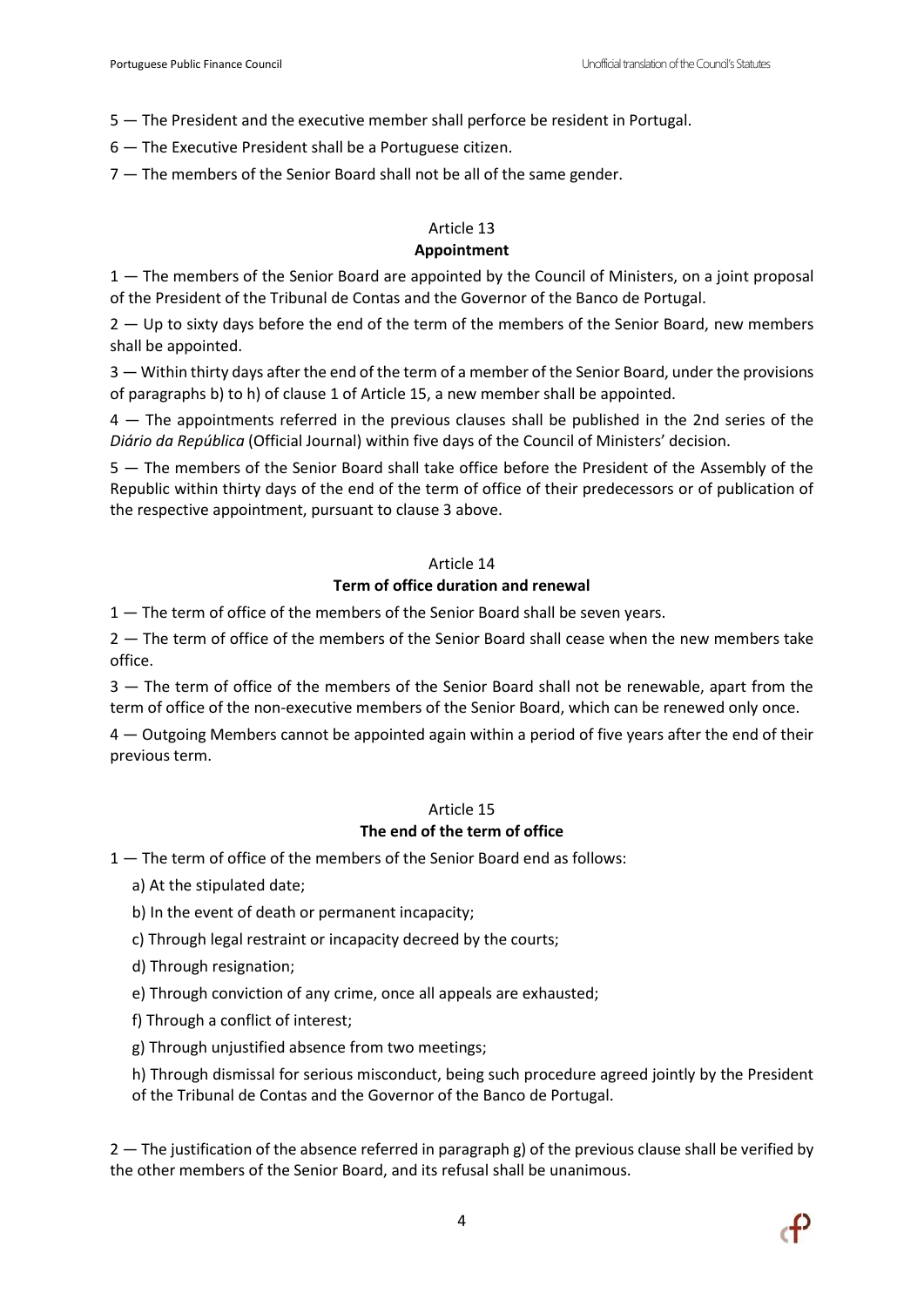3 — The member of the Senior Board, whose justification is being scrutinized, under the provisions of the previous clause, does not have a vote on the decision.

## Article 16 <sup>1</sup>

## **Guarantees of independence and incompatibilities**

1 — Except for the reasons provided in paragraphs b), c), e), f), g) and h) of clause 1 of Article 15, the members of the Senior Board cannot be removed from office.

2 — The following persons cannot be appointed members of the Senior Board: those who in the previous two years have been a member of the European Parliament, a member of a national Parliament, a member of the Government, a member of the Regional Governments, a member of the executive bodies of local governments, a member of the national executive bodies of a political party or a public manager.

3 — During their term of office, the members of the Senior Board cannot perform other public or private functions in Portugal or in any other entities that may conflict with their functions in this Board.

4 — The provisions of the previous clause do not apply to teaching duties in higher education institutions and research activity, although priority shall be given to work performed for the Council.

## Article 17

## **Meetings and decisions**

1 — The Senior Board shall meet whenever convened by its President or by request of two of its members:

a) To assess the outturn of the State budget for the previous year and analyse the proposals contained in the Stability and Growth Programme;

b) To deliberate on the Multi-annual budgetary framework programming and the State Budget draft.

2 — The meeting convened to assess the State Budget draft shall be appropriately timed and shall not prejudice its discussion by the Parliament, foreseen in the Budget Framework Law.

3 — The Senior Board is only quorate with a minimum of four members.

4 — Each member of the Senior Board has one vote, and decisions are adopted by a simple majority.

5 — In the event of a tie, the President shall have the casting vote or, in absence, the Vice- President.

6 — The Head of the staff of the Council shall prepare and act as secretary of the meetings of the Senior Board, attending the meetings, without having the right to vote.

7 — The reports shall be subject to discussion and approval by the Senior Board before they are made public.

8 — The meetings referred in clause 1 of this Article shall be followed by parliamentary hearings along with press conferences, both attended by the President and the Vice-President of the Senior Board.

## Article 18 **Functions of the President of the Senior Board**

It is incumbent on the President of the Senior Board:

a) To convene and preside at the Senior Board, after hearing the Vice-President, and conduct the meetings;

 $\overline{\phantom{a}}$ 



<sup>&</sup>lt;sup>1</sup> As amended by Law No. 82-B/2014 of 31 December.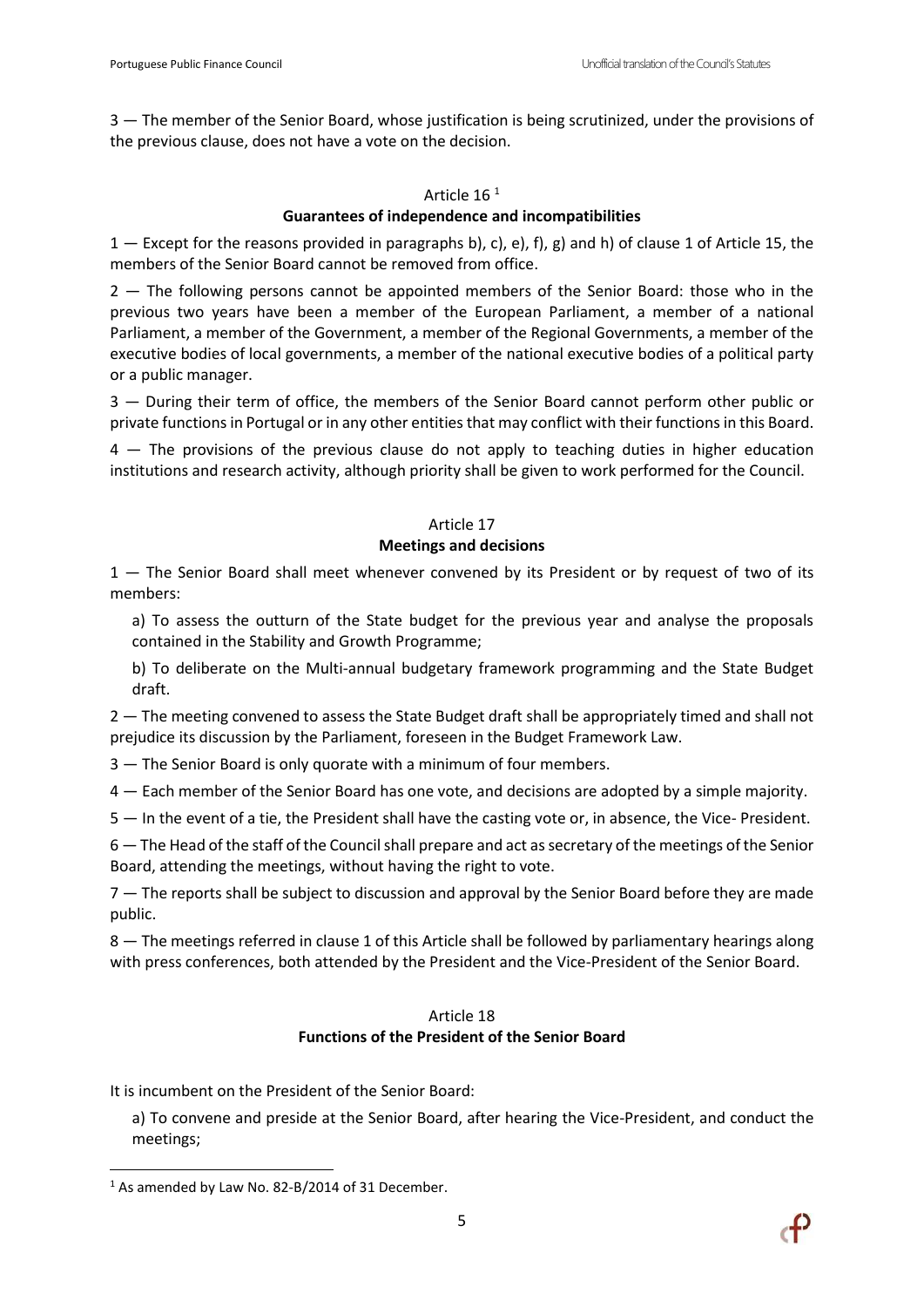b) To coordinate the activities of the Senior Board;

c) To preside at the Executive Committee, and in this capacity to take part in the day-to-day running of the Council;

d) To take part in the parliamentary hearings and press conferences;

e) To perform any other functions conferred by the internal regulations or delegated by the Senior Board.

## Article 19

## **Functions of the Vice-President of the Senior Board**

It is incumbent on the Vice-President of the Senior Board:

a) To give previous opinion on the calling of the Senior Board and on the issues to be dealt with;

- b) To replace the President of the Senior Board in non-executive functions in the event of absence or impediment;
- c) To take part in the parliamentary hearings and press conferences;
- d) To perform any other functions conferred by the internal regulations.

#### Article 20

## **Remuneration of the members of the Senior Board**

1 — The remuneration of the members of the Senior Board is determined by a Remunerations Committee comprising three members and appointed by a decision of the Minister of Finance on a joint proposal of the President of the Tribunal de Contas and the Governor of the Banco de Portugal.

2 — When establishing the remuneration of the members of the Senior Board, the committee, while safeguarding its independence, shall take into account the financial and budgetary situation of the State and the limit arising from Law No 102/88 of 25 August 1988.

3 – The members of the Senior Board shall benefit from the social security system that they had on the date of their appointment or, in its lack, from the general social security system.

# SECTION III

#### **Executive Committee**

# Article 21

## **Executive Committee**

The Executive Committee will ensure the day-to-day management of the Council.

# Article 22

## **Composition**

1 — The Executive Committee comprises, by reason of the respective functions, the President of the Senior Board, the executive member of the Senior Board and the Head of the staff of the Council.

2 — The President of the Senior Board presides at the Executive Committee.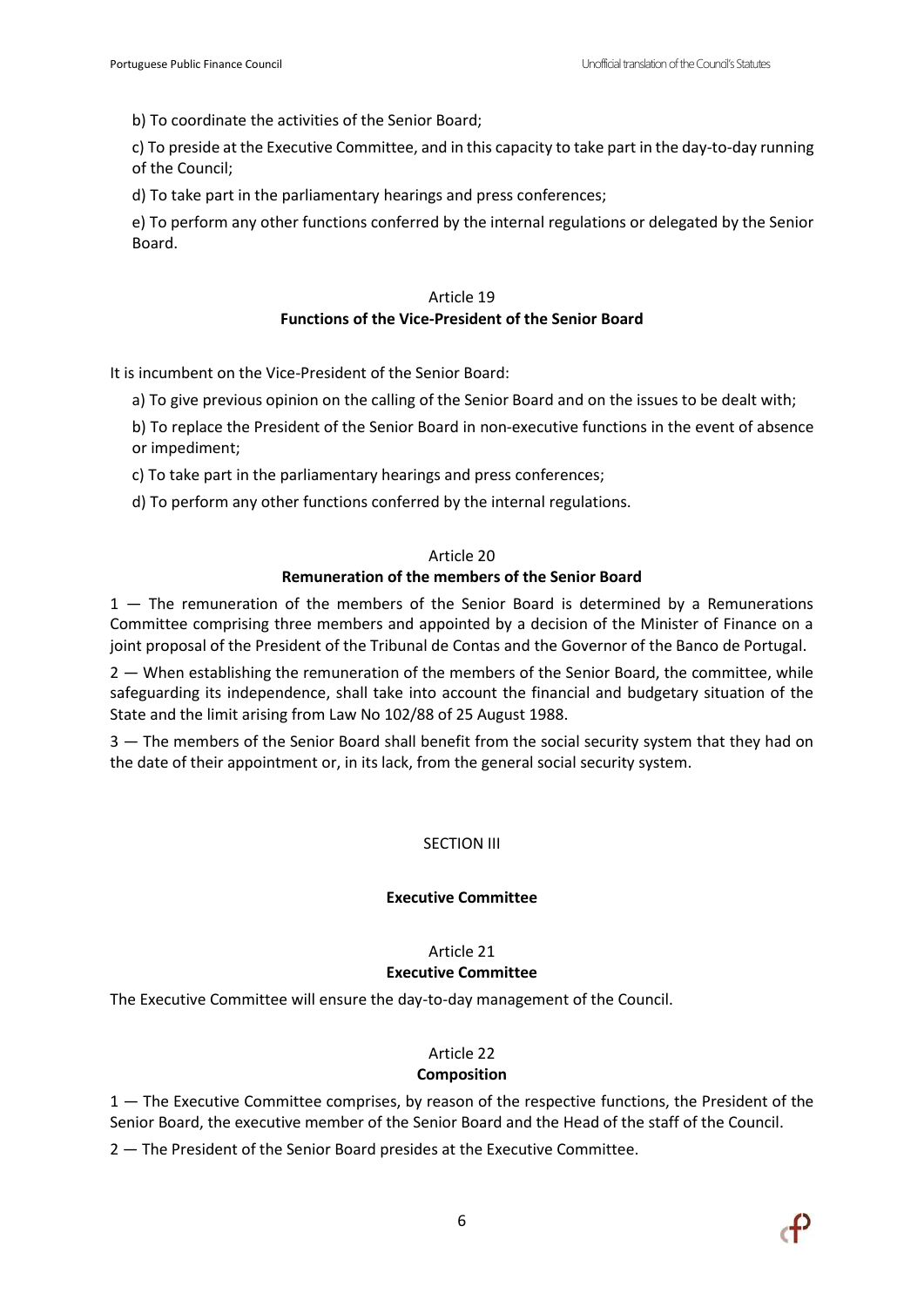3 — The executive member shall replace the President of the Executive Committee in his absence or impediment, but only as far as the executive functions are concerned.

## SECTION IV

## **Auditor**

# Article 23 **Auditor**

The auditor is responsible for the control of the financial and asset management of the Council and due legal procedures.

## Article 24

# **Appointment, term of office and remuneration**

1 — The auditor shall be a chartered accountant or an audit firm, appointed by a decision of the Minister of Finance, on a joint proposal of the President of the Tribunal de Contas and the Governor of the Banco de Portugal.

2 — The auditor is appointed for a period of five years, non-renewable, and will remain in office until its replacement.

3 — The remuneration of the auditor is set through a joint proposal of the President of the Tribunal de Contas and the Governor of the Banco de Portugal.

# Article 25

## **Responsibilities**

It is incumbent on the auditor:

a) To accompany and oversee the financial and asset management of the Council;

b) To make regular examination of the financial and economic situation of the Council and ensure that there is in compliance with the norms that govern its activity;

c) To issue a prior opinion within a maximum period of 10 days on the acquisition, encumbrance, rental or disposal of any of the Council's fixed assets;

d) To issue an opinion on the management report and accounts of the Council;

e) To issue an opinion on any matter that is submitted by the Senior Board or by the Executive Committee;

f) To inform the rightful authorities of any irregularity detected.

# CHAPTER III

# **Organization of the services**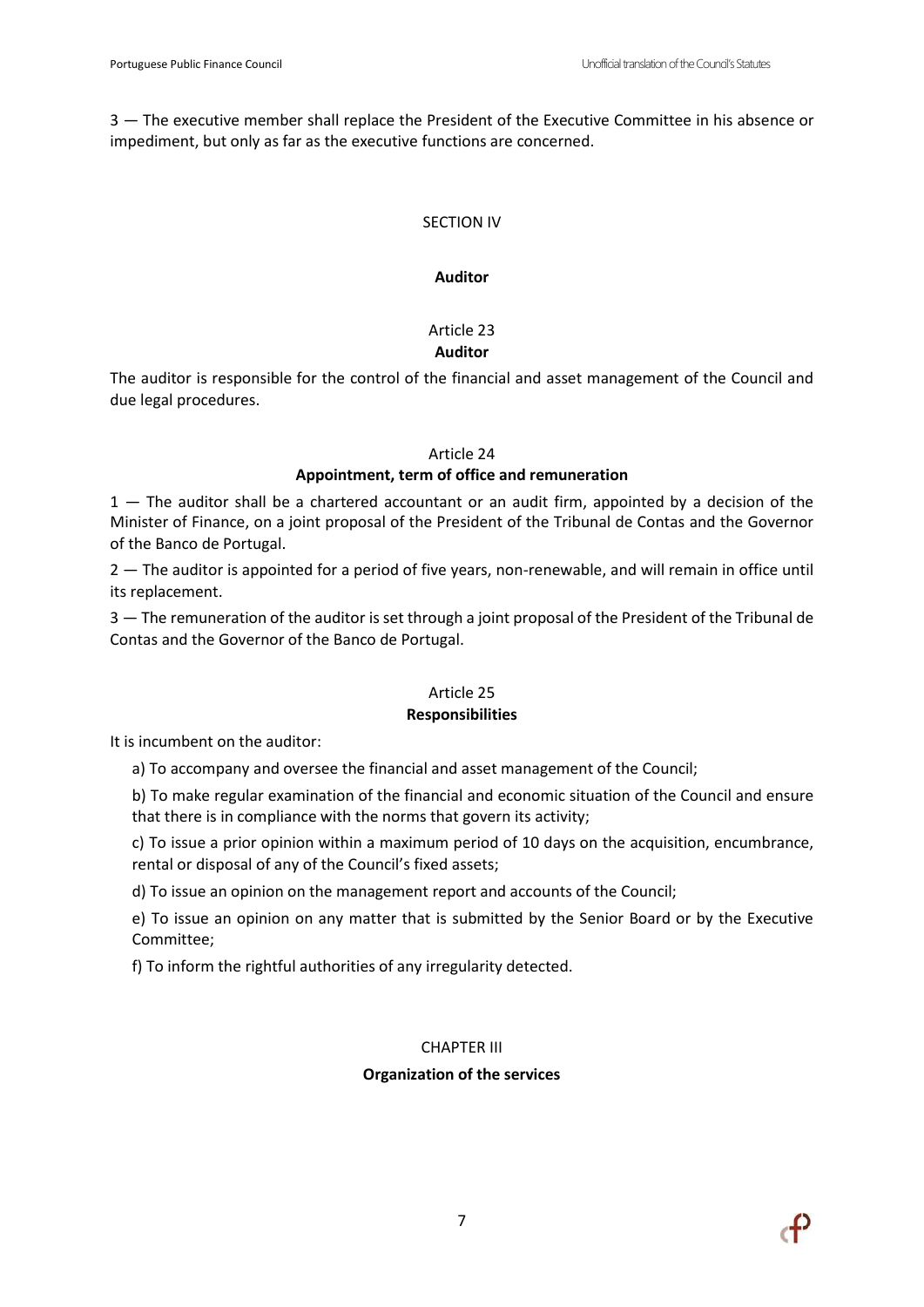## Article 26 <sup>2</sup> **Staff**

1 — The Council has the staff required for carrying out its tasks, and its appropriation, organization, functioning and competencies will be set in an internal regulation.

2 — There is a Head of staff.

3 — The Head of staff is appointed from among the staff, on commission, for periods of three years, renewable, following a decision of the Senior Board.

4 — The Head of staff carries out the tasks delegated by the Executive Committee.

5 — The terms for recruitment are defined by the Executive Committee, priority being given to the mobility of staff within the public administration, without prejudice to international recruitment.

6 — The staff of the Council is hired under the terms of an individual labour contract and is covered by the general social security system.

7 — The staff of the Council holding a public employment relationship shall carry out their functions on a public interest secondment basis, under Law No 12-A/2008 of 27 February.

8 — The remuneration of the staff shall be settled by the Remunerations Committee.

9 — The Council may request the cooperation of permanent staff of public-law legal persons, publiccorporations from the State, local and regional sector, and private companies, in order to perform its tasks.

10 — The technical staff is hired on an exclusive basis and cannot perform tasks in other public or private entities, except teaching duties in higher education institutions and research activity, as well as conference addresses, lectures, short-term training courses and other activities of an identical nature, when duly authorised by the Executive Committee.

# CHAPTER IV

## **Financial regime**

## Article 27

# **Revenue and expenditure**

- 1 The revenue of the Council derives from State Budget appropriations.
- 2 In addition, the Council has the following own resources:
	- a) Subsidies, grants, inheritances, legacies and endowments in favour of the Council by public or private entities, accepted under the legal terms;
	- b) Proceeds from the sale of own property or constitution of rights attaching to them;
	- c) Any other revenue allocated by law, contract or any other means.
- 3 State budget appropriations can only be reduced in duly justified exceptional circumstances.

4 — The expenditure of the Council derives from charges and responsibilities inherent to its functioning, as well as any other required for the performance of its tasks.

5 — Appropriation balances assessed for each year shall be carried forward to the following year, to the amount and under the terms to be defined each year by the decree-law regulating the budget outturn.

 $\overline{\phantom{a}}$ 



<sup>&</sup>lt;sup>2</sup> As amended by Law No. 82-B/2014 of 31 December.